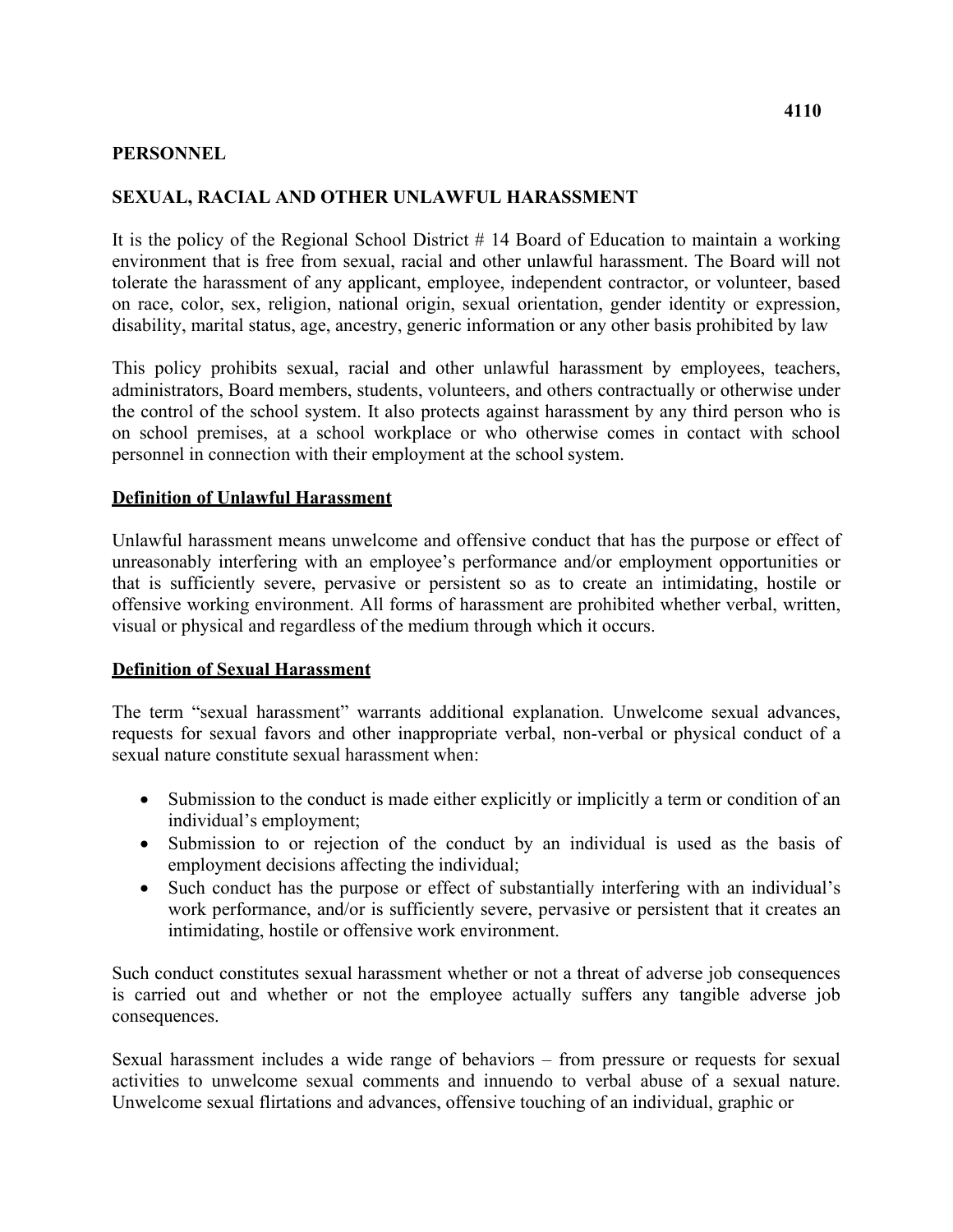unintentional. It may be directed towards members of the opposite or same sex. verbal commentaries about an individual's body, sexually degrading words used to describe an individual, and displays in the work place of sexually suggestive objects or pictures are some of the additional behaviors that constitute sexual harassment. Behavior appropriate in a social setting may not be appropriate in the workplace. Sexual harassment may be subtle and even

# **Examples of Sexual Harassment**

While an exhaustive list is not possible, the following are examples of specific conduct that violate the law and policy and which, if severe and pervasive, constitute sexual harassment. In each case, such a determination will depend upon the totality of the circumstances, including the severity of the conduct and its pervasiveness. Sexual harassment includes, but is not limited to:

- pictures or cartoons, sexual assault, attempted sexual assault. • Suggestive or obscene letters, notes, e-mail messages, voice mail messages, invitations, derogatory comments, slurs, jokes, epithets, touching, impeding or blocking movement, leering, gestures, noises, pulling at clothes, display of sexually suggestive objects,
- is unwelcome; • Continuing to express sexual interest after learning of or being informed that the interest
- withholding support for an appointment, promotion, transfer, or change of assignment; • Coercive sexual behavior used to control, influence, or affect the career, salary and/or work environment of another employee, such as threats of reprisal, implying or
- Suggesting a poor performance evaluation will be prepared or that a probationary period of employment will not be completed successfully;
- Discussion of one's own sexual activities or inquiries into others' sexual experiences;
- offensive working environment; and • The creation of an atmosphere of sexual harassment or intimidation, or a hostile or
- Inappropriate attention of a sexual nature.

## **Relationships at the Workplace**

Sexual or romantic relationships between employees and students are strictly prohibited whether or not they constitute sexual harassment as defined in this policy. In addition, those working for the school system, and especially those in position of authority, should be sensitive to the questions about mutuality of consent that may be raised, and to the conflicts of interest that may exist, in personal relationships with other school personnel.

## **Examples of Other Unlawful Harassment**

Unwelcome speech or conduct of an offensive or hostile nature based on an individual's race, color, national origin, sex, age, disability, religion, sexual orientation, gender identity or expression marital status, ancestry, or genetic information is also prohibited by this policy. Examples of such unlawful harassment include, but are not limited to, the following:

 race, color, national origin, sex, age, disability, religion, sexual orientation, gender • Intimidation and implied or overt threats of physical violence or physical acts of aggression or assault upon another or damage to another's property that is motivated by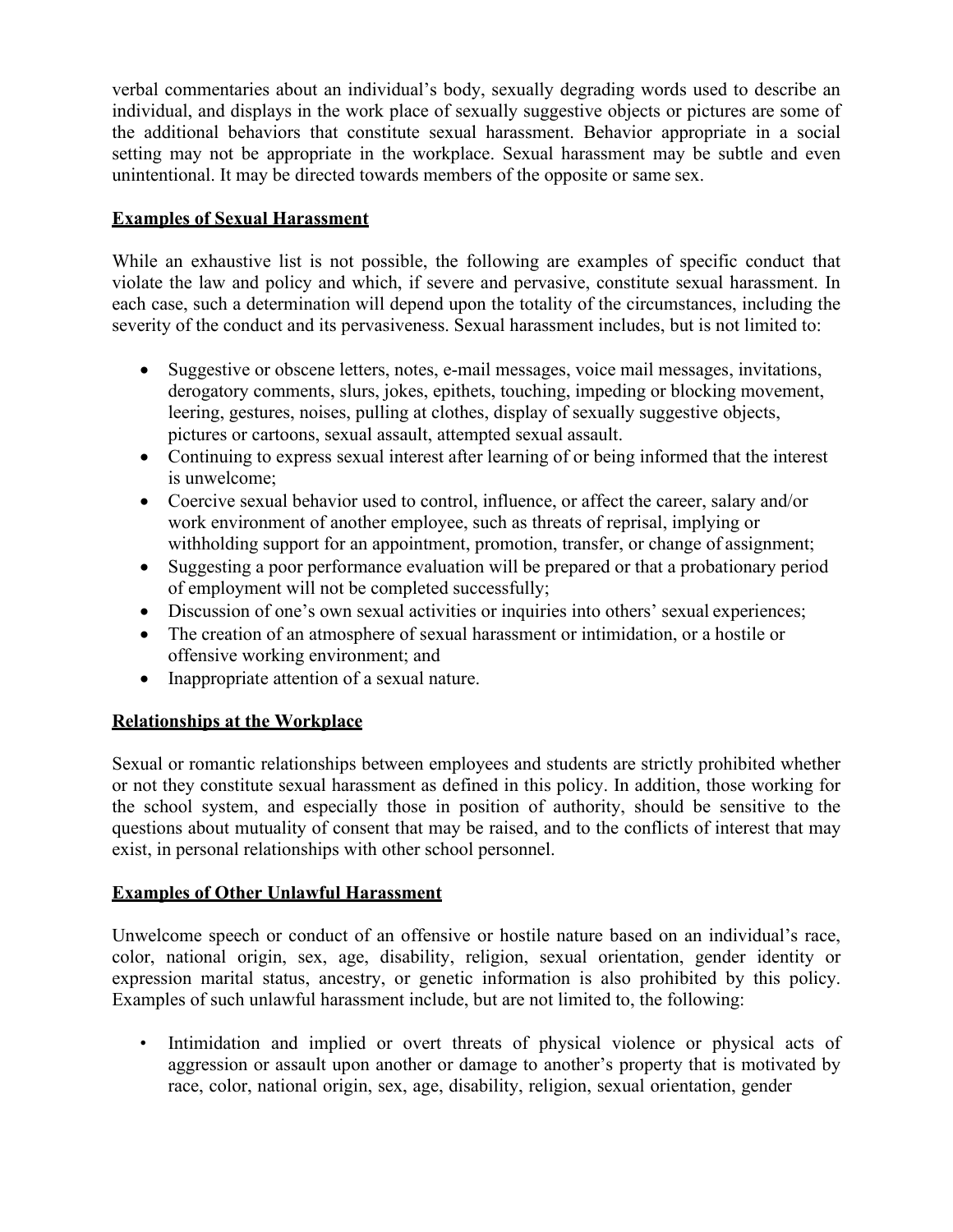identity or expression marital status, ancestry, or genetic information or any other basis prohibited by local, state and federal law;

- basis prohibited by local, state and federal law; • Depending upon the circumstances and context, demeaning jokes, taunting, slurs, derogatory nicknames, innuendos or other negative or offensive remarks relating to an individual's race, color, national origin, sex, age, disability, religion, sexual orientation, gender identity or expression marital status, ancestry, or genetic information or any other
- basis prohibited by local, state and federal law. • Depending upon the circumstances and context, graffiti, slogans, or visual displays such as cartoons, graphics or posters depicting slurs or derogatory sentiments relating to an individual's race, color, national origin, sex, age, disability, religion, sexual orientation, gender identity or expression marital status, ancestry, or genetic information or any other

# **Complaint Procedure**

All members of the school community are responsible for helping to assure that sexual, racial and other unlawful harassment is avoided. The Superintendent of Schools is authorized to develop and maintain regulations establishing a complaint procedure for reporting violations of this policy. Any person who feels he or she has been harassed or victimized in violation of this policy should process a complaint in accordance with said regulations. Any person who has observed or otherwise become aware of conduct prohibited by this policy should bring the matter to the immediate attention of the Building principal and/or Title IX Coordinator. The Title IX Coordinator is:

> **Director of Student Services Regional School District #14 5 Minortown Road Woodbury, CT 06798 203-263-0416**

 him or her. All complaints will be promptly investigated in as confidential a manner as practical and appropriate corrective action will be taken when warranted. Any employee, volunteer or other individual under the control of the school system who is determined after an investigation to have engaged in harassment in violation of this policy will be subject to discipline, including possible dismissal. He or she may also be personally liable in any legal action brought against

## **Retaliation**

Retaliation against an individual because she or he has reported harassment or has co-operated in an investigation of alleged harassment is a violation of Board policy and state and federal law. Such retaliation is a form of harassment and will be handled in the same manner as other forms of unlawful harassment.

## **Responsibilities of the Title IX Coordinator**

The Title IX Coordinator is responsible for the following:

1. Ensuring that all complaints of unlawful harassment are investigated in a prompt and objective manner;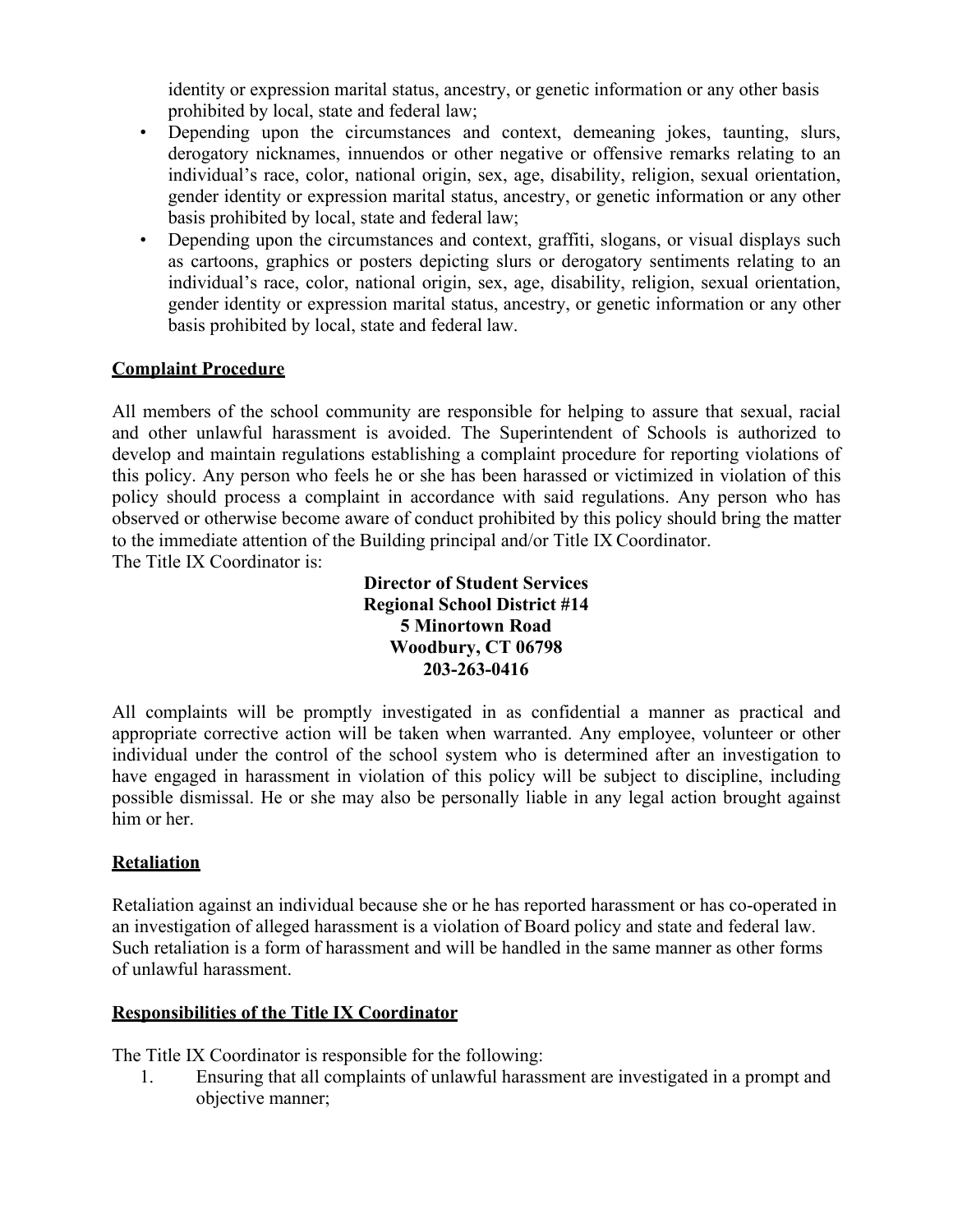- 2. Ensuring the school district's compliance with various statutory record keeping, notice and training requirements in the area of harassment. This includes the requirement of posting in a prominent and accessible location information concerning the illegality of sexual harassment and remedies available to victims of sexual harassment;
- 3. Reviewing the Board's policy on harassment and these accompanying administrative regulations periodically for appropriate updating, and monitors them on an on-going basis for effective implementation;
- students and employees annually; 4. Ensures that the Board's policy and administrative regulations are distributed to all
- students and employees during the school year; 5. Ensuring that the definition of "harassment" as well as the process by which any person may make a complaint of sexual, racial or other unlawful harassment is part of the orientation for all students and employees at the start of the school year and new
- 6. Ensuring students and employees are aware of who is serving as Title IX Coordinator for the District and how he or she may be reached.
- investigation of sexual, racial or other unlawful harassment. 7. Keeping the Superintendent of Schools apprised of the status of any complaint or

## **Sexual Harassment Training for Administrators and Supervisory Employees**

 harassment may be subject to civil and criminal penalties. Administrators and others with supervisory responsibilities must attend a school-sponsored sexual harassment training program within six months of assuming such position with the school district and thereafter when required by the school district. Such training shall include, at minimum, a description of the state and federal laws prohibiting sexual harassment, the definition of sexual harassment, a discussion of the types of conduct that may constitute sexual harassment, a description of the remedies available in such cases, a discussion of strategies to prevent sexual harassment and the warning that individuals who commit acts of sexual

#### **Alternative Complaint Procedures**

The federal and state agencies that investigate complaints of unlawful harassment are the Equal Employment Opportunity Commission (EEOC) and the Connecticut Commission of Human Rights and Opportunities (CCHRO), respectively. Any employee who feels it necessary for his or her complaint to be investigated by these agencies must contact the CCHRO and file a complaint. The CCHRO is located at 21 Grand Street, Hartford, CT 06106 (860-541-5737). The EEOC and CCHRO apply a statute of limitation of one hundred and eighty (180) days to such complaints.

Legal References: Connecticut General Statutes 10-153 (Discrimination Based on Marital Status) 46a-60(a) (Connecticut Fair Employment Practices Act) 46a-81c (Sexual Orientation Discrimination- Employment) R.S.C.A. 46a-54-200 through 46a-54-207 United States Code 20 U.S.C. 1681 (Title IX of the Education Amendments of 1972) 29 U.S.C. 623 (Age Discrimination in Employment Act) 29 U.S.C. 794 (Section 504 of the Rehabilitation Act of 1973)